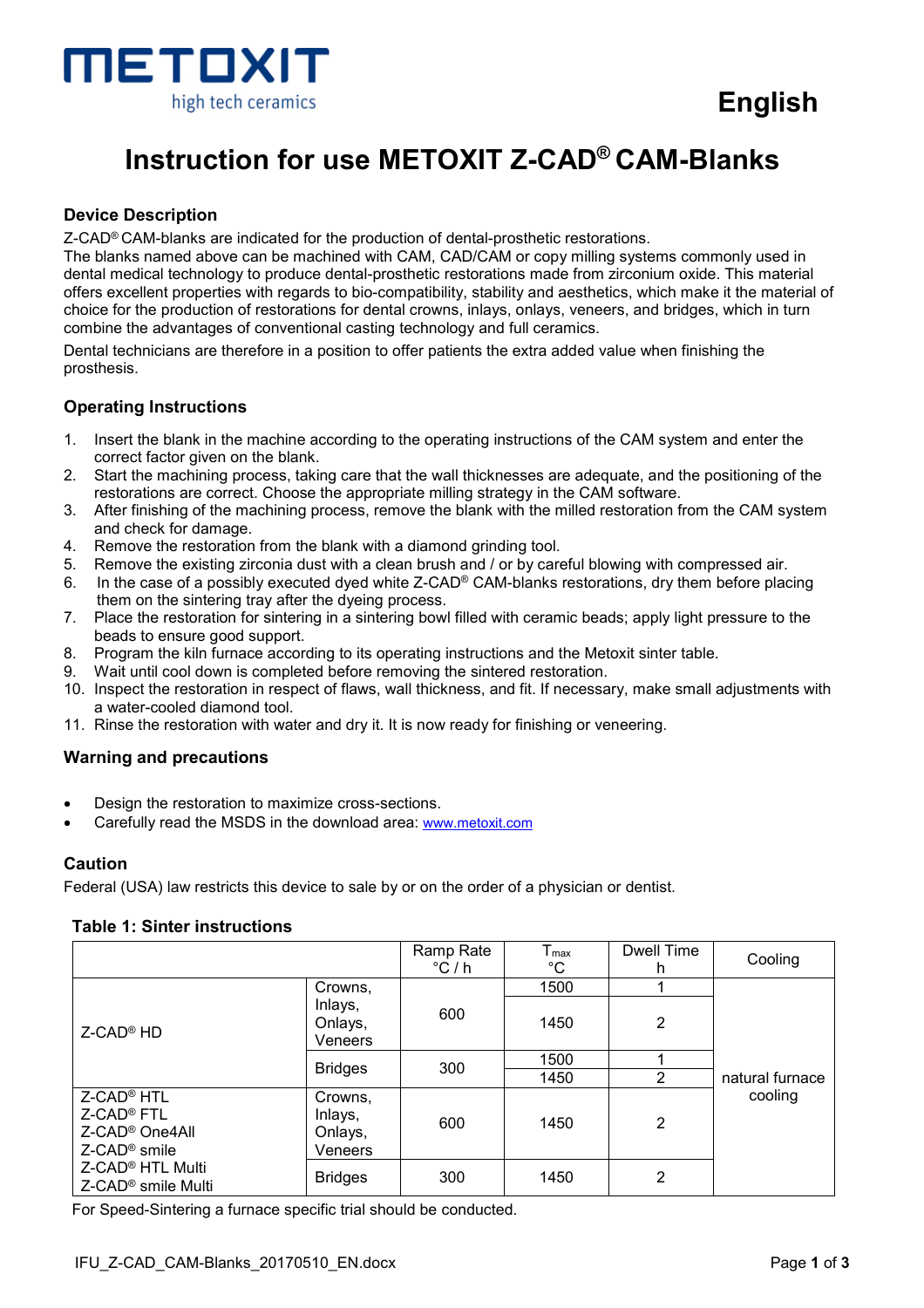## **Indications for use**

METOXIT Z-CAD® CAM-blanks are indicated for the preparation of full ceramic crowns, inlays, onlays, veneers and 3 unit bridges in the anterior area. Limitations are listed in table 1. All white Z-CAD® CAM- blanks are indicated to be coloured with Z-CAD® Liquids, see appropriate IFU for further information. It is not allowed to colour precoloured frameworks with Z-CAD® Liquids.

#### **Table 2: Indications of use and maximum number of pontics.**

|                                | crowns   |           | bridges, number of pontics |                |  |
|--------------------------------|----------|-----------|----------------------------|----------------|--|
| Material                       | Anterior | Posterior | Anterior                   | Posterior      |  |
| Z-CAD <sup>®</sup> HD          |          |           |                            |                |  |
| Z-CAD <sup>®</sup> HTL         |          |           |                            |                |  |
| Z-CAD <sup>®</sup> FTL         | X        | X         | 2                          | 2              |  |
| Z-CAD <sup>®</sup> One4All     |          |           |                            |                |  |
| Z-CAD <sup>®</sup> HTL Multi   |          |           |                            |                |  |
| $Z$ -CAD <sup>®</sup> smile    |          |           |                            |                |  |
| Z-CAD <sup>®</sup> smile Multi | X        | X         | (max. 3 units)             | (max. 3 units) |  |

X indicated; digits show maximum number of pontics.

All METOXIT Z-CAD® CAM-blanks are solely for use by or on the order of a dental professional. They are not for use by the general public or over-the-counter.

# **Application guidelines**

Metoxit Z-CAD® Multi blanks cover the colour range indicated on the blanks.

To allow reproduction of all natural tooth colours, Metoxit Z-CAD® Multi blanks are available in the Vita classical A1-D4\* shade guide.

The application is really simple: to achieve smooth colour transitions quickly and economically for monolithic dental restorations with a natural appearance from the cervical to the incisal part, adjust the placement of the crown or bridge in the height of the blank during the nesting procedure. This means that, for example in an A-Light blank, from bottom to top the shades A3, A2 and A1 are available. The same is true for the other colour combinations according to the shade groups listed below.

The available blank heights of 14, 18 and 22 mm ensure that sufficient flexibility is provided to shift the restoration vertically. Choosing a higher blank simplifies the placement in the lighter or darker region of the blank.

Metoxit Z-CAD® Multi blanks may not be dyed using dyeing liquids, but should rather be finalized after sintering using stains or enamel, if required.

The symbol on the circumference of the blank depicts the colour gradient from light to dark.



# **Z-CAD® HTL Multi and smile Multi colour ranges according to the Vita classical A1-D4 \* shade guide**

|                       |                      | A-Liaht | A-Dark | B-Liaht        | <b>B-Dark</b>  | C-Light | C-Dark | D-Light        | D-Dark         |
|-----------------------|----------------------|---------|--------|----------------|----------------|---------|--------|----------------|----------------|
| 33% Enamel Layer      | teener (             |         |        |                | <b>B2</b>      |         |        |                | D <sub>2</sub> |
| 33% Gradational Layer | ka a sa 1<br>.       | A2      |        | B <sub>2</sub> | B <sub>3</sub> |         |        | D <sub>2</sub> | D3             |
| 33% Dentin Layer      | rammal<br>1333333333 | AЗ      | A4     | B <sub>3</sub> | <b>B4</b>      |         |        | DЗ             | D4             |

**\***VITA classical A1-D4® is a registred trademark of VITA Zahnfabrik H. Rauter GmbH & Co. KG in Bad Säckingen.

# **Contraindications**

Contraindications are all applications not indicated in table 1. *Z-CAD® is a registered name and trademark of Metoxit AG.*